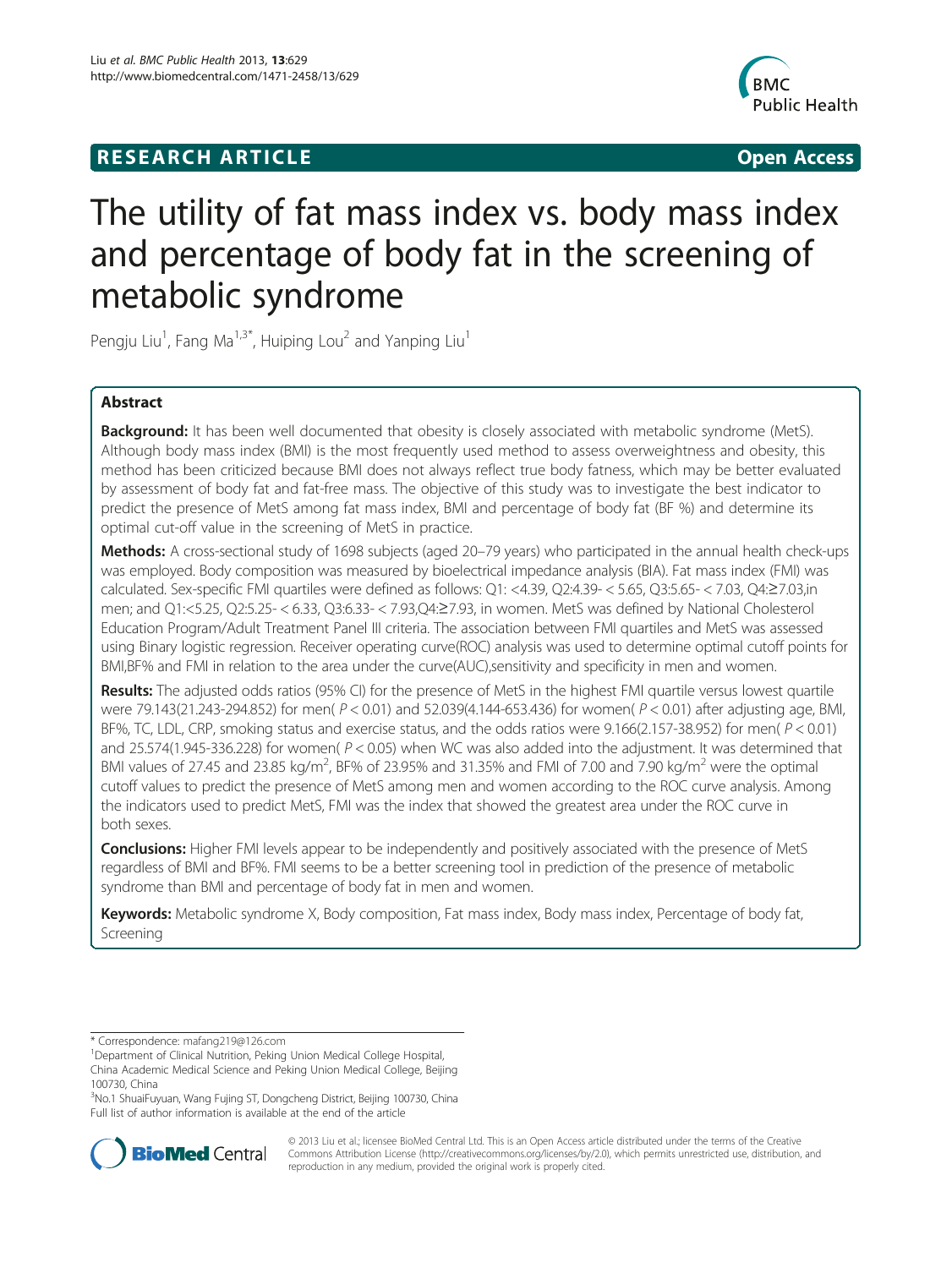## Background

Obesity is one of basic clinical conditions of metabolic syndrome (MetS), which is a cluster of risk factors for cardiovascular disease (CVD). The clustering of factors includes overweight/obesity, hyperinsulinemia, hypertension, hyperlipidemia, fasting hyperglucose or type 2 diabetes mellitus, and obesity (particularly central obesity) plays a central role in the MetS [[1\]](#page-6-0). The growing prevalence of overweight and obesity are established risk factors for the metabolic syndrome [[2\]](#page-6-0).

Although body mass index (BMI) is the most frequently used method to assess overweightness and obesity, this method has been criticized because BMI does not always reflect true body fatness [\[3](#page-6-0)-[6\]](#page-6-0) and has some limitations in assessing the risk of obesity-related diseases in persons with low muscle and high body fat [\[7](#page-6-0)], and in individuals with increased body fat and normal BMI. A recent study [[8\]](#page-6-0) reported that normal weight obesity was associated with MetS and insulin resistance, and suggested that clinical assessment of excess body fat in normal-BMI individuals should begin early in life. It seems that true body fatness may be better evaluated by assessment of body fat and fat-free mass [\[9](#page-6-0)]. Therefore, much research has recently examined the potential role of body composition measurements [[7,10-14\]](#page-6-0).

Until now, bioelectrical impedance analysis (BIA) has been considered as the simplest, most reproducible and least expensive method for body composition evaluation in clinical practice, and it showed high accuracy and excellent correlation with dual-energy X-ray absorptiometry(DXA) in assessing BF% [[15-17\]](#page-6-0). Therefore, BIA is considered the most cost-effective and feasible replacement for DXA in assessing body composition. BF% has been most commonly used in practice. However, the accuracy of BF% measurements is dependent on height and cannot be evaluated independently from fat free mass (FFM) [[18\]](#page-7-0). Moreover, percentage of body fat does not adjust appropriately for body size, although height has recently been reported as an independent risk factor for CVD [\[19](#page-7-0)]. Therefore, both fat mass and fat-free mass should be normalized for body size [[20](#page-7-0)]. Acknowledging such a problem, VanItallie et al. proposed a fat-free mass index (FFMI; FFM/ height<sup>2</sup>) and a fat mass index (FMI; FMI / height<sup>2</sup>) that considers an individual's height [\[21\]](#page-7-0). FMI and FFMI are calculated by dividing fat mass (FM) and fat-free mass (FFM) by the square of height. These calculated body fat indices eliminate the differences of the BF% associated with one's height, can independently evaluate body fatness from changes in FFM, and therefore, could be a useful measure of obesity [\[22-24\]](#page-7-0).

The objective of this study was to investigate the best indicator to predict the presence of MetS among fat mass index, BMI and percentage of body fat (BF%) and determine its optimal cut-off value in the screening of MetS in practice.

## **Methods**

Subjects in the study were enrolled from 2179 people who participated in the annual health check-up in the Department of Medical examination center, Peking Union Medical College Hospital, China Academic Medical Science and Peking Union Medical College, China, in 2011(from January to July). A standard questionnaire was used by trained physicians to collect related information including age, sex, physical activity, smoking, and medication use, and then routine physical examinations were performed to all subjects, and two blood pressure recordings were obtained from the right arm of subjects in a sitting position after 30 min of rest; Diabetes or hypertension were recorded if a participant gave a positive answer to the question: Have you ever been diagnosed by a physician as diabetes or hypertension? Smoking status was categorized as current smokers and non-smokers (nonsmokers or stop smoking for at least 6 months). People who exercised three or more times a week for >30 minutes were categorized as the regular exercise group, and those who exercised less than three times a week were considered the non-regular group. The exclusion criteria were as the follows: 1) with the evidence of cancer, renal, or hematological disease; 2) a medication history of corticosteroids in the previous 6 months; 3) those who were going on a weight-loss program or weight loss ≥5% of body weight within 12 months; 4) people who refused to participate in this study.

Finally, 1698 subjects aged  $20 \sim 79$  years were enrolled in the study (1105 men and 593 women). All of the study procedures were approved by the Ethics Committee of Peking Union Medical College Hospital, China Academic Medical Science. All subjects provided informed consent to participate in the study.

#### Anthropometric measurements

Anthropometric measurements of individuals wearing light clothing and without shoes were conducted by well-trained examiners. Height was measured to the nearest 0.1 cm with a portable stadiometer. Weight was measured in an upright position to the nearest 0.1 kg with a calibrated scale. Body mass index was calculated by dividing weight (kg) by height squared  $(m^2)$ . Waist circumference measurements were taken at the end of normal expiration to the nearest 0.1 cm, measuring from the midway between the lower borders of the rib cage and the iliac crest.

#### Body composition measurements

Fat mass, percent body fat were measured by multifrequency bioelectric impedance analysis (multi-frequency bioelectric impedance analyzer Inbody 720, 8 contact point, 5, 50, 250, and 500 kHz,Biospace Co. Ltd., Seoul, Korea). Four electrodes were placed on the palm and thumb of both hands, and four on the anterior and posterior aspects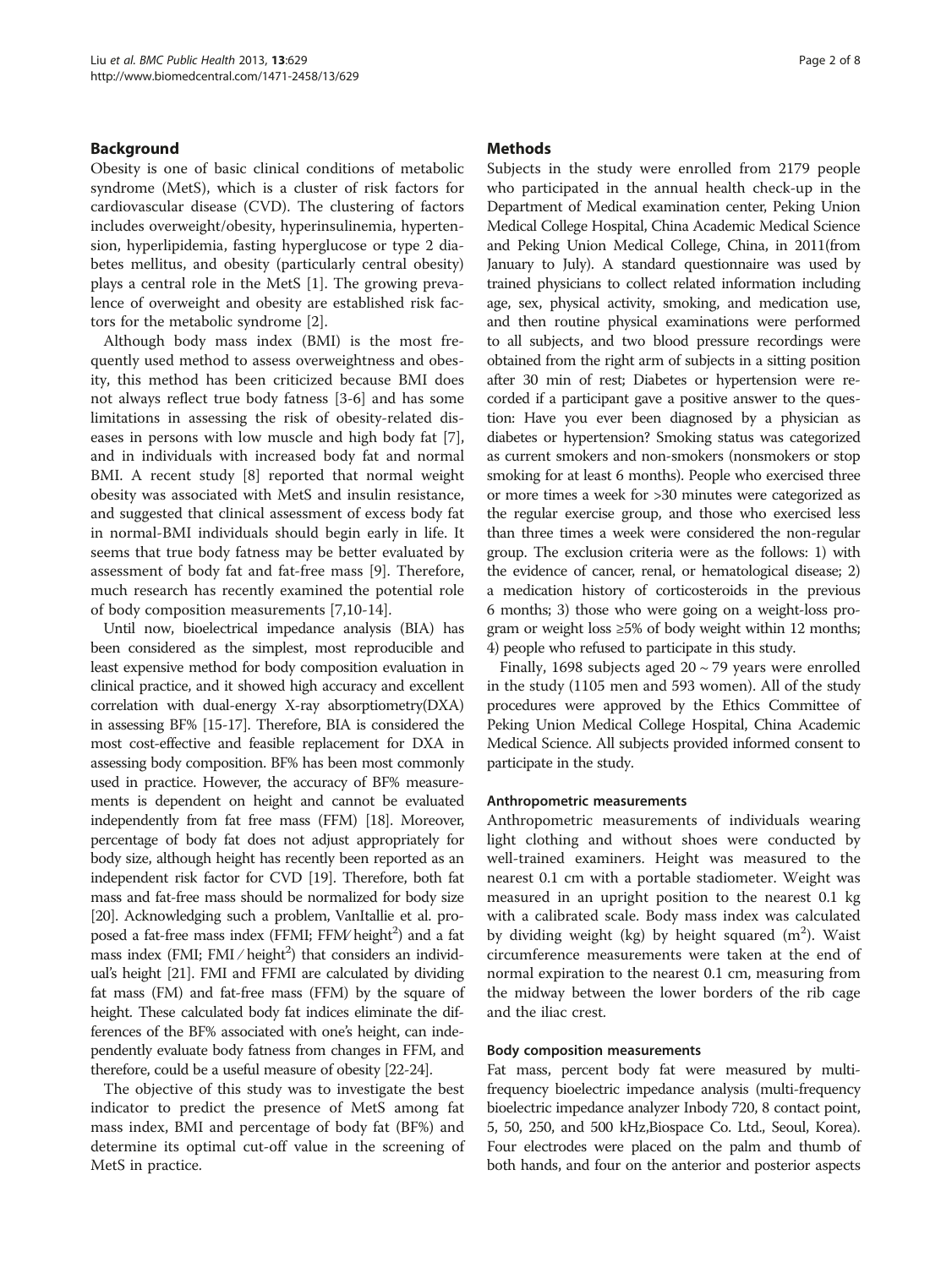of the soles of both feet. Then fat mass index was calculated by dividing the each subject's fat mass (kg) by square of his/her height (m). FMI levels were divided into separate quartiles for men and women. Sex-specific FMI quartiles were used as follows: Q1: <4.39, Q2: 4.39- < 5.65, Q3: 5.65- < 7.03, Q4: ≥7.03, in men; and Q1: <5.25, Q2: 5.25- < 6.33, Q3: 6.33- < 7.93, Q4: ≥7.93, in women.

#### Biochemical measurements

Blood sample were collected from the subjects' peripheral vein in the morning after a fasting period of 10–12 h. the samples were immediately centrifuged at 4°C, and plasma for assays of lipid profile (including total cholesterol (TC), triglyceride (TG), low-density-lipoprotein cholesterol (LDL-C), and high-density-lipoprotein cholesterol (HDL-C)), fasting blood glucose (FBG), C-reactive protein (CRP), using an automated analyzer (Olympus AU5400, Japan).

## Definition of metabolic syndrome and overweight/obesity

The MetS was defined using the updated National Cholesterol Education Program/Adult Treatment Panel III criteria (NCEP-ATP III) [\[25](#page-7-0)] for Asian Americans as having ≥3 of the following components: waist circumference  $\geq$  90 cm for men or  $\geq$  80 cm for women; triglycerides ≥1.7 mmol/L; HDL cholesterol <1.03 mmol/L for men or <1.30 mmol/L for women; blood pressure ≥130/ 85 mm Hg or current use of antihypertensive medications; or fasting glucose ≥5.6 mmol/L, type 2 diabetes mellitus previously diagnosed by a physician, or current use of antidiabetic medications. Overweight and obesity were defined as a participant with body mass index (BMI)  $\geq 24$ 

Table 1 The general characteristics according to sex

and <28 kg/m<sup>2</sup>, and BMI ≥28 kg/m<sup>2</sup> respectively, according to the cut-off point [[26](#page-7-0)] for Chinese adults, or  $BF\% \ge 25\%$ (men) and  $BF\% \geq 30\%$  (women).

## Statistical analysis

Statistical analysis were performed separately according to sex by using the Statistical Package for Social Science (SPSS version 11.5, Chicago, IL, USA) continuous variables were expressed as means  $\pm$  SD, whereas categorical variables were represented by frequency and percentage. The differences between two sexes and two groups (Mets group and non- Mets group) were examined by ttest for continuous variables and by  $X^2$  test for categorical variables, respectively. The association between the sex-specific fat mass index quartile and metabolic syndrome were tested using Binary Logistic regression analysis, and we calculated the unadjusted and adjusted odds ratio (ORs) using the lowest quartile as the reference. Receiver operating curve (ROC) analysis were used to determine optimal cutoff points for BMI, FMI and BF% in relation to the area under the curve (AUC), sensitivity and specificity in men and women. The values of FMI, BMI and BF% that resulted in maximizing the Youden index (sensitivity + specificity-1) were defined as optimal. P < 0.05 was considered significant for all the statistical analysis.

## Results

The characteristics of the 1698 participants are summarized in Table 1. In this study population, 232 men (21.00%) and 109 women (18.40%) were diagnosed with

| <b>Variables</b>                             | $Men(n = 1105)$    | Women( $n = 593$ ) | P value |
|----------------------------------------------|--------------------|--------------------|---------|
| Age(yr)                                      | $46.96 \pm 8.46$   | $46.45 \pm 10.79$  | 0.319   |
| Body mass index(kg/m2)                       | $26.01 \pm 3.02$   | $23.31 \pm 3.36$   | 0.000   |
| Fat mass index(kg/m2)                        | $5.78 \pm 2.12$    | $6.74 \pm 2.25$    | 0.000   |
| Percentage of body fat(%)                    | $21.59 \pm 6.11$   | $28.11 \pm 5.91$   | 0.000   |
| Waist circumference(cm)                      | $84.67 \pm 7.35$   | $77.81 \pm 6.60$   | 0.000   |
| Systolic blood pressure(mmHg)                | $124.24 \pm 17.84$ | $124.83 \pm 21.63$ | 0.565   |
| Diastolic blood pressure(mmHg)               | $77.34 \pm 11.95$  | $73.17 \pm 11.1$   | 0.000   |
| Total cholesterol(mmol/L)                    | $4.95 \pm 0.91$    | $4.79 \pm 0.90$    | 0.001   |
| Triglyceride(mmol/L)                         | $2.03 \pm 1.43$    | $1.29 \pm 0.90$    | 0.000   |
| High-density-lipoprotein cholesterol(mmol/L) | $1.12 \pm 0.25$    | $1.38 \pm 0.31$    | 0.000   |
| Low-density-lipoprotein cholesterol(mmol/L)  | $3.12 \pm 0.79$    | $2.94 \pm 0.78$    | 0.000   |
| Fasting blood glucose(mmol/L)                | $5.51 \pm 1.25$    | $5.09 \pm 0.89$    | 0.000   |
| C-reactive protein(mg/L)                     | $1.84 \pm 2.10$    | $1.38 \pm 1.83$    | 0.000   |
| Prevalence of MetS (%/n)                     | 21.00/232          | 18.40/109          | 0.200   |
| Percentage of Smokers (%/n)                  | 38.40/424          | 19.2/114           | 0.000   |
| Percentage of regular exerciser (%/n)        | 32.3/357           | 42.7/253           | 0.000   |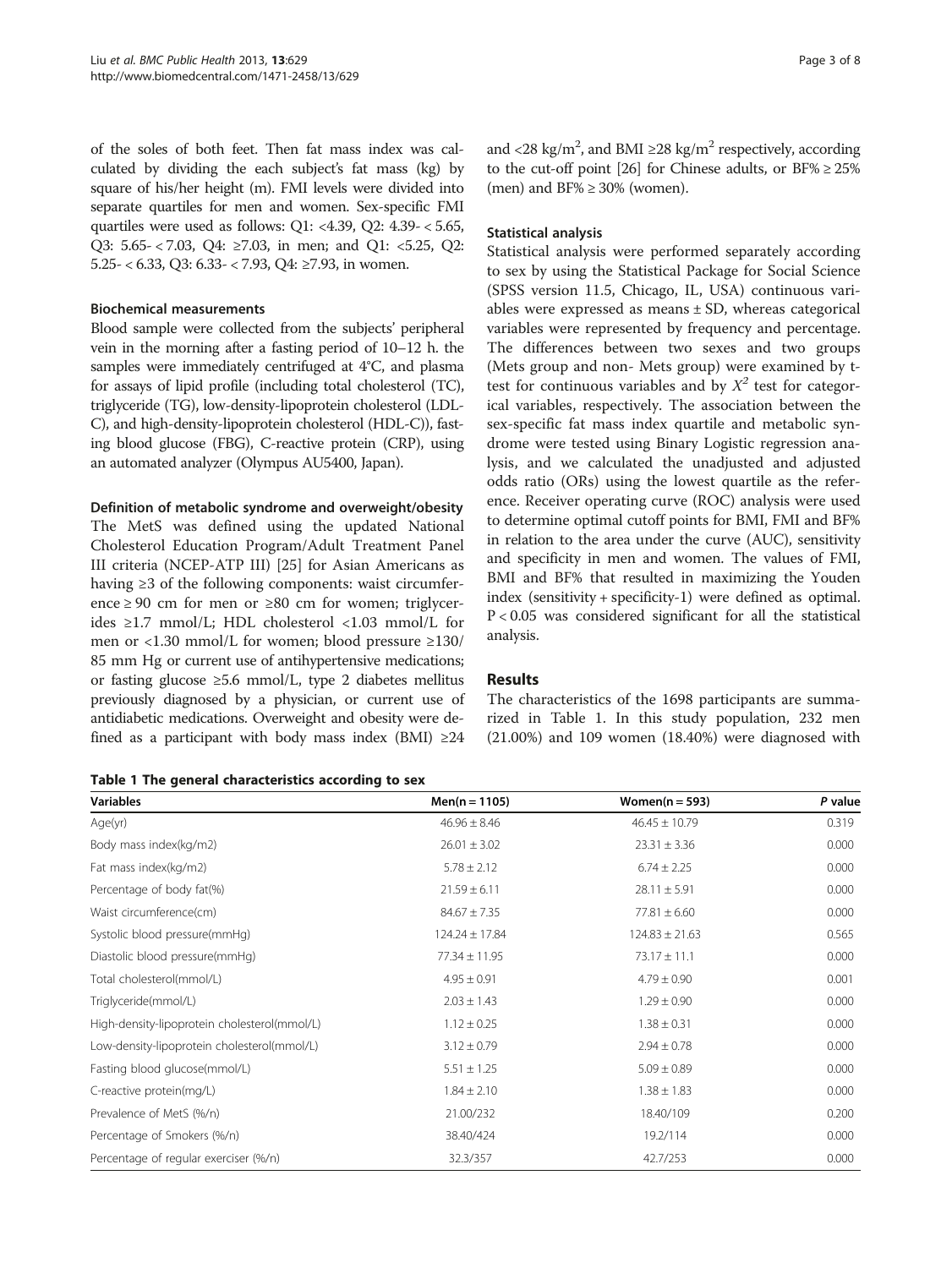| Men                     |                    |                    |         | Women              |                    |         |  |
|-------------------------|--------------------|--------------------|---------|--------------------|--------------------|---------|--|
| <b>Variables</b>        | MetS               | non-MetS           | P value | <b>MetS</b>        | non-MetS           | P value |  |
| Age(yr)                 | $46.98 \pm 7.38$   | $46.96 \pm 8.73$   | 0.971   | $52.25 \pm 9.56$   | $45.15 \pm 10.63$  | 0.000   |  |
| BMl(kq/m <sup>2</sup> ) | $29.49 \pm 2.59$   | $25.09 \pm 2.39$   | 0.000   | $27.33 \pm 3.38$   | $22.41 \pm 2.61$   | 0.000   |  |
| WC(cm)                  | $93.84 \pm 6.28$   | $82.23 \pm 5.43$   | 0.000   | $85.94 \pm 6.68$   | $75.98 \pm 5.02$   | 0.000   |  |
| $BF(\% )$               | $27.88 \pm 4.67$   | $19.92 \pm 5.31$   | 0.000   | $34.11 \pm 4.58$   | $26.76 \pm 5.30$   | 0.000   |  |
| FMl(kq/m <sup>2</sup> ) | $8.33 \pm 1.87$    | $5.10 \pm 1.60$    | 0.000   | $9.46 \pm 2.22$    | $6.12 \pm 1.75$    | 0.000   |  |
| SBP(mmHg)               | $129.15 \pm 17.76$ | $122.93 \pm 17.64$ | 0.000   | $138.82 \pm 20.65$ | $121.69 \pm 20.60$ | 0.000   |  |
| DBP(mmHq)               | $84.00 \pm 11.48$  | $75.57 \pm 11.45$  | 0.000   | $79.72 \pm 12.39$  | $71.69 \pm 10.36$  | 0.000   |  |
| TC(mmol/L)              | $4.94 \pm 0.91$    | $4.95 \pm 0.91$    | 0.921   | $4.92 \pm 1.01$    | $4.76 \pm 0.87$    | 0.118   |  |
| TG(mmol/L)              | $3.19 \pm 2.21$    | $1.73 \pm 0.98$    | 0.000   | $2.24 \pm 1.36$    | $1.08 \pm 0.58$    | 0.000   |  |
| HDL(mmol/L)             | $0.99 \pm 0.21$    | $1.16 \pm 0.25$    | 0.000   | $1.12 \pm 0.22$    | $1.44 \pm 0.30$    | 0.000   |  |
| LDL(mmol/L)             | $2.99 \pm 0.89$    | $3.16 \pm 0.76$    | 0.008   | $3.03 \pm 0.83$    | $2.93 \pm 0.76$    | 0.238   |  |
| FBG((mmol/L))           | $6.42 \pm 1.77$    | $5.27 \pm 0.93$    | 0.000   | $5.84 \pm 1.67$    | $4.92 \pm 0.43$    | 0.000   |  |
| CRP(mq/L)               | $2.60 \pm 2.37$    | $1.64 \pm 1.98$    | 0.000   | $2.02 \pm 1.88$    | $1.23 \pm 1.79$    | 0.000   |  |
| Current smokers(%)      | 40.10              | 37.90              | 0.545   | 21.1               | 18.8               | 0.582   |  |
| Regular exercise(%)     | 25.00              | 34.20              | 0.007   | 45.9               | 41.9               | 0.454   |  |

Table 2 The descriptive characteristics of participantsts with and without MetS in both sexes

MetS by NCEP-ATP III criteria. The mean of many parameters (including BMI, WC, DBP, TC, TG, LDL, FBG, CRP) and the percentage of smokers were significantly higher in men than in women ( $P < 0.001$ ), but the mean HDL, BF%, FMI, and the percentage of regular exerciser were significantly lower in men than in women  $(P <$ 0.001). No significant differences in the mean of age or SBP and in the prevalence of MetS were found between men and women.

In MetS group for both sexes (Table 2), variables including BMI, WC, WHtR, WHR, BF%, FMI, SBP, DBP, TG, FBG, and CRP were significantly higher than those in non- MetS group  $(P < 0.001)$ , but HDL was significantly lower than that in non- MetS group  $(P < 0.001)$ . No significant differences in the mean of TC or the percentage of current smokers were found between MetS group and non- MetS group for both sexes. In addition, percentage of regular exercise ( $P = 0.008$ ) and mean LDL  $(P = 0.007)$  in MetS group of men were significantly lower than in non- MetS group, and mean age in MetS group of women was higher than in non- MetS group  $(P < 0.001)$ .

#### The prevalence of MetS according to FMI quartiles

The prevalence of MetS in each FMI quartile level were 1.44%, 3.24%, 13.10% and 66.55% for men, and 0.70%, 2.70%, 14.86 and 55.41 for women, respectively. The prevalence of MetS significantly increased in 3<sup>rd</sup> and 4<sup>th</sup> FMI quartiles for both men and women  $(P < 0.001$  for both sexes) (Figure 1).

## Odds ratio and 95% confidence intervals for the presence of MetS using the lowest FMI quartile as the reference

Table [3](#page-4-0) shows the risk of MetS according to the FMI quartiles. After adjustment for age, BMI, BF%, TC, LDL, CRP, smoking status and exercise status, the 3rd and 4th FMI quartiles had significantly higher Odds ratio for metabolic syndrome than the lowest quartile in both sexes. The adjusted OR (95% CI) for the presence of metabolic syndrome in subjects with the highest FMI quartile was 52.039 (4.144-653.436) for women and 79.143 (21.243-294.852) for men, as compared to the subjects with the lowest FMI quartile. When WC was added as a additional adjusted factor into regression analysis, the  $3<sup>rd</sup>$  and  $4<sup>th</sup>$  quartiles of FMI for men and the  $4<sup>th</sup>$  quartile of FMI for women also had significantly

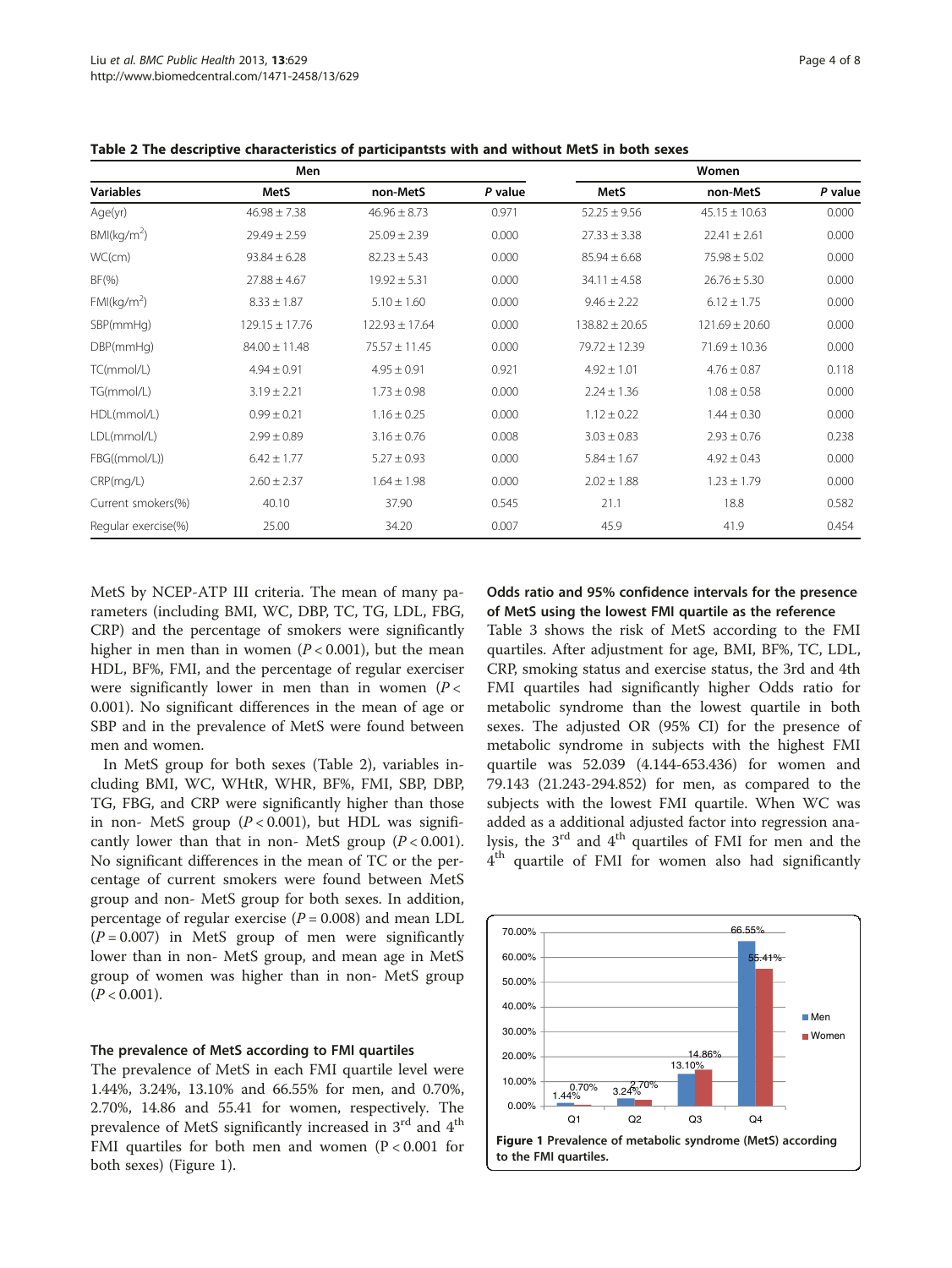| Odds ratio(95% confidence interval) |                         |                           |                        |                        |  |
|-------------------------------------|-------------------------|---------------------------|------------------------|------------------------|--|
| Gender                              | FMl(kq/m <sup>2</sup> ) | Unadjusted                | Adjusted*              | Adjusted \$            |  |
| Women                               | Quartile 1(<5.25)       |                           |                        |                        |  |
|                                     | Quartile 2(5.25-6.33)   | 4.083(0.451-36.975)       | 2.722(0.288-25.749)    | 3.127(0.340-30.464)    |  |
|                                     | Quartile 3(6.33-7.93)   | 25.465(3.385-191.583)^    | 10.584(1.190-94.111)#  | 8.397(0.917-76.883)    |  |
|                                     | Ouartile 4(>7.93)       | 182.636(24.887-1340.296)^ | 52.039(4.144-653.436)& | 25.574(1.945-336.228)# |  |
| Men                                 | Quartile 1(<4.39)       |                           |                        |                        |  |

## <span id="page-4-0"></span>Table 3 Odds ratio and 95% confidence intervals for the presence of MetS according to the FMI quartiles in men and women

\*Adjusted for age, smoking status, exercise status, total cholesterol, low-density-lipoprotein cholesterol, percentage of body fat and C-reactive protein. \$ added WC into \* model; # P < 0.05; & P < 0.01; ^ P < 0.001.

higher Odds ratio for metabolic syndrome than the lowest quartile.

## Other parameters' odds ratio and 95% confidence intervals for the presence of MetS using the lowest FMI quartile as the reference

According to Binary logistic regression analysis, besides high FMI level, overall overweight or obesity, and elevated CRP level, were independently associated with MetS in men ( $X^2$  = 51.032,  $P$  < 0.001), whereas in women subjects, age, overall overweight or obesity, and elevated CRP level were independently associated with MetS  $(X^2 = 36.327)$ ,  $P < 0.001$ ). Odds ratio of MetS in both sexes were shown in Table 4.

## ROC curve analysis of MetS-associated indicators to predict MetS

The areas under ROC curve, the cutoff values, and the most appropriate sensitivities and specificities of the indicators are presented in Table [5.](#page-5-0)

As shown in Figure [2](#page-5-0) and [3,](#page-5-0) which include the ROC curves of BMI, BF%, and FMI, It can be observed that the line referring to the FMI possesses the largest projection for the upper left corner of the curve in the three parameters in both sexes ( $AUC_{FMI} = AUC_{BMI}$ , in women), which indicates its best predictive potential among the the parameters.

## **Discussion**

Quartile 2(4.39-5.65) 2.283(0.695-7.504) 1.329(0.380-4.650) 1.305(0.372-4.584) Quartile 3(5.65-7.03) 10.280(3.607-29.304)^ 4.698(1.480-14.909)# 3.860(1.203-12.392)# Quartile 4(>7.03) 135.758(49.031-375.890)^ 79.143(21.243-294.852)& 9.166(2.157-38.952)&

> Metabolic syndrome is associated with the development of diabetes, cardiovascular disease, which is the leading cause of mortality worldwide [\[27\]](#page-7-0) and epidemical in China and other economically developing countries in recent decades [\[28](#page-7-0)]. In addition, MetS was associated with arteral stiffness, which was a cardiovascular outcome of MetS [[29](#page-7-0)]. Therefore, it is very important to develop an effective screening tool of metabolic syndrome in practice in China.

> To our best knowledge, this is the first large crosssectional study that examined the association of fat mass index quartiles (by BIA) and metabolic syndrome and determine the optimal cut-off values of fat mass index in prediction of metabolic syndrome in practice in Chinese population.

> In this study, BMI, BF% and FMI were used to screen the presence of metabolic syndrome. One study [[30](#page-7-0)] concluded that the BMI, waist circumference and waistto-height ratio can predict the presence of multiple metabolic risk factors in Chinese subjects, but parameters including WC were not used in this study, since

| Table 4 Parameters' Odds ratio of MetS in both sexes using the lowest quartile as the reference |  |  |  |  |  |
|-------------------------------------------------------------------------------------------------|--|--|--|--|--|
|-------------------------------------------------------------------------------------------------|--|--|--|--|--|

| Men             |            |                        |         | Women      |                        |         |  |
|-----------------|------------|------------------------|---------|------------|------------------------|---------|--|
| <b>Disorder</b> | wald $X^2$ | OR(95% CI)             | p value | wald $X^2$ | <b>OR(95% CI)</b>      | p value |  |
| Age             | 0.142      | $0.920(0.595 - 1.422)$ | 0.706   | 10.666     | 2.701(1.488-4.903)     | 0.001   |  |
| BMI $(≥24)$     | 3.951      | 4.783(1.022-22.381)    | 0.047   | 9.854      | 4.082(1.696-9.822)     | 0.002   |  |
| BF% (>25 or 30) | 0.149      | $0.871(0.431 - 1.760)$ | 0.700   | 1.037      | $0.570(0.193 - 1.682)$ | 0.308   |  |
| TC $(25.71)$    | 0.051      | 1.060(0.638-1.762)     | 0.822   | 0.039      | $0.917(0.388 - 2.165)$ | 0.843   |  |
| LDL (24.14)     | 3.590      | $0.517(0.261 - 1.023)$ | 0.058   | 0.676      | $0.595(0.173 - 2.051)$ | 0.411   |  |
| CRP (quartile)  | 40.434     | 1.844(1.527-2.227)     | 0.000   | 25.384     | 2.084(1.566-2.774)     | 0.000   |  |
| Exercise status | 0.494      | $0.849(0.538 - 1.341)$ | 0.482   | 3.655      | 1.835(0.985-3.419)     | 0.056   |  |
| Smoking status  | 0.012      | 0.978(0.649-1.473)     | 0.914   | 2.345      | 1.819(0.846-3.914)     | 0.126   |  |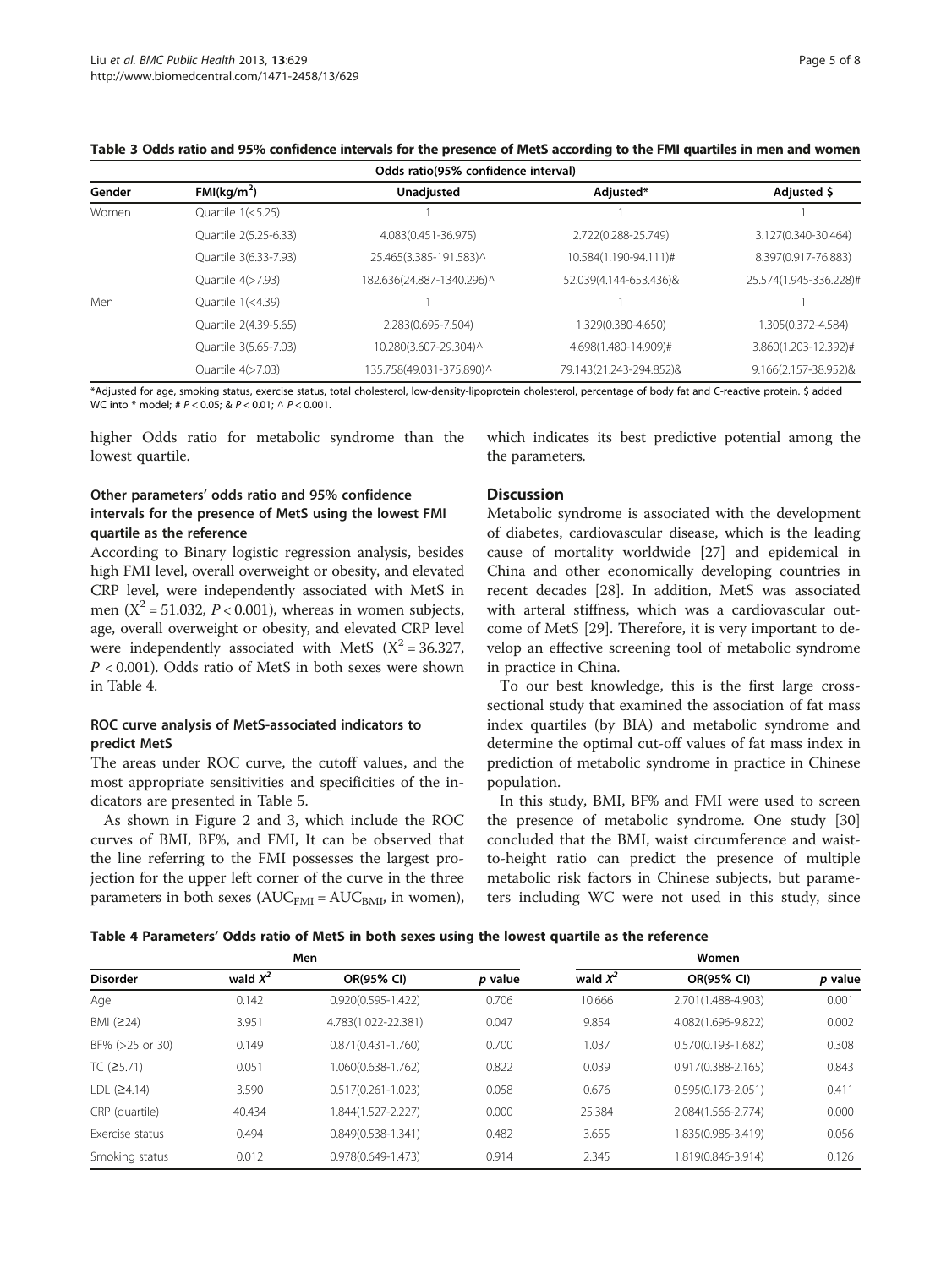|                         | . .<br>. .          |             |                    | . .        |                    |         |
|-------------------------|---------------------|-------------|--------------------|------------|--------------------|---------|
| <b>Indicators</b>       | <b>Cutoff value</b> | Sensitivity | <b>Specificity</b> | <b>AUC</b> | 95%CI              | P value |
| $BMl(kq/m^2)$           |                     |             |                    |            |                    |         |
| Men                     | 27.45               | 0.806       | 0.843              | 0.904      | $0.882 \sim 0.925$ | 0.000   |
| Women                   | 23.85               | 0.927       | 0.729              | 0.898      | $0.869 \sim 0.928$ | 0.000   |
| $BF(\% )$               |                     |             |                    |            |                    |         |
| Men                     | 23.95               | 0.841       | 0.778              | 0.883      | $0.859 \sim 0.908$ | 0.000   |
| Women                   | 31.35               | 0.771       | 0.814              | 0.855      | $0.818 \sim 0.892$ | 0.000   |
| FMl(kq/m <sup>2</sup> ) |                     |             |                    |            |                    |         |
| Men                     | 7.00                | 0.802       | 0.869              | 0.920      | $0.900 \sim 0.940$ | 0.000   |
| Women                   | 7.90                | 0.789       | 0.857              | 0.898      | $0.869 \sim 0.927$ | 0.000   |

<span id="page-5-0"></span>Table 5 Sensitivity, specificity and AUC of cutoff value of three indicators in prediction of MetS

WC is a part of the definition of metabolic syndrome. BMI is an anthropometric parameter which is widely used to the assessment of obesity, and it is easily calculated. However, it cannot reflect body fat mass and body fat distribution due to the differences of age, sex and ethnic groups and obese types when BMI is used alone. Although some studies [\[10,](#page-6-0)[31\]](#page-7-0) found that high BF% was associated with increased cardiovascular risk regardless of BMI whose categorization resulted in an underestimation of subjects with cardiovascular risk factors [\[32](#page-7-0)], people with the same BMI or the same percentage may have very different body composition, which may result in people with the same BMI or percentage of body fat exposing to different metabolic conditions, therefore, it is better to measure and express body composition as FMI and FFMI than either BMI or BF% [\[33\]](#page-7-0). Among the indicators used to predict the presence of metabolic syndrome, FMI was the index that showed the greatest area under the ROC curve. In addition,our study showed that high FMI had significantly higher Odds ratio for metabolic syndrome than the low FMI in both sexes, which

ROC Curve 1 - Specificity 0.00 .25 .50 .75 1.00 1.00 .75 .50 .25 0.00 Source of the Curve <sup>o</sup> Reference Line  $\overline{P}$  BMI  $P$  FMI  $B$ F Figure 2 Receiver-operating characteristic(ROC) analysis of BMI, BF%, and FMI as indicators to predict MetS in men.

was similar to one previous study [[33](#page-7-0)], in which body composition was measured by DXA. Our study also showed that high FMI level was strongly associated with the presence of MetS after adjusting BMI and BF% in both men and women, and the adjusted odds ratios of the risk of MetS were higher than that of BMI and BF%. Moreover, when WC was also added into regression analysis the  $3<sup>rd</sup>$  and  $4<sup>th</sup>$  quartiles of FMI for men and the  $4<sup>th</sup>$  quartile of FMI for women still had significantly higher Odds ratio for metabolic syndrome than the lowest quartile.

Therefore,our study shows that high FMI level appears to be independently associated with MetS regardless of BMI and BF% and can be the effective measurement method for the assessment of metabolic syndrome in clinical practice. FMI of 7.00 kg/m<sup>2</sup> for men and 7.90 kg/m<sup>2</sup> for women by BIA could effectively predict the presence of MetS in our study. A recent study [\[34\]](#page-7-0) showed that waistto-height ratio, which was a better screening tool than BMI and waist circumference for adult metabolic risk factors demonstrated in a recent systematic review [[35](#page-7-0)], was the best screening tool for evaluation MetS in Korean men,

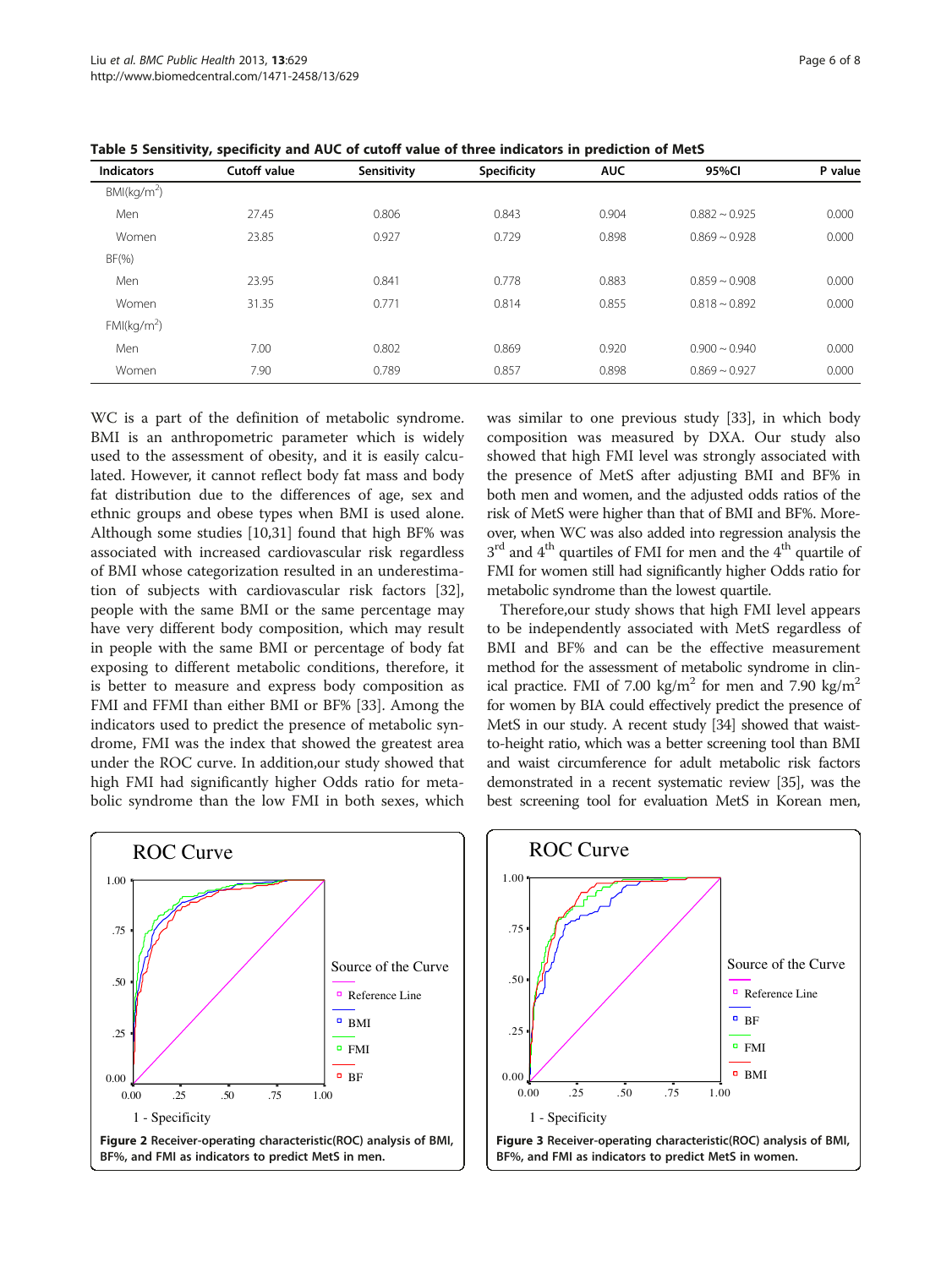<span id="page-6-0"></span>and adding FMI could result in a modest increase in integrated discrimination improvement. Data analysis for the combination of waist-to-height ratio with FMI are not shown in this study, further investigation should be conducted with the aim at determining whether the combination is appropriate for Chinese population.

In addition, our study determined that the CRP level were significantly higher in postmenopausal women with MetS than those without MetS and higher CRP level is independent factor for the presence of metabolic syndrome, which is consistent with one recent study [\[36](#page-7-0)]. In addition, the mean age was significantly higher in MetS group than in non-MetS group  $(52.25 \pm 9.56 \text{ vs.})$  $45.15 \pm 10.63$ ,  $P < 0.001$ ) and age seemed to be one of the risk factors of the presence of MetS in women, the possible reason was that postmenopausal women were occupational in the MetS group, and postmenopausal women are likely to have the increasing prevalence of insulin resistance and obesity (particularly visceral adiposity), which might contribute to the risk of MetS [14].

This study has several limitations. First, due to the cross-sectional design, it is not possible to explore the causal relationship between body composition and metabolic syndrome. Second, our population is restricted to 20-79-year-old men and women living in Beijing,and the result from oue study might not be applicable to other population. Third, hypertriglyceridemia, Low HDL-c, fasting hyperglucemia did not be included in the regression analysis, because they are the essential criteria in the diagnosis for MetS. Fourth, the prevalence of metabolic syndrome with age group (particularly in women since the post-menopause status might contribute to the risk of MetS due to the excessive fat accumulation) was not mentioned in this article, and further investigation should be performed in the future studies.

## Conclusion

Despite these limitations, our study suggested that FMI seems to be a better indicator in the screening of the presence of metabolic syndrome than BMI and percentage of body fat in men and women.

#### Abbreviations

MetS: Metabolic syndrome; BMI: Body mass index; WC: Waist circumference; SBP: Systolic blood pressure; DBP: Diastolic blood pressure; TC: Total cholesterol; TG: Triglyceride; HDL-C: High-density-lipoprotein cholesterol; LDL-C: Low-density-lipoprotein cholesterol; FBG: Fasting blood glucose; CRP: C-reactive protein; BF%: Percentage of body fat; FMI: Fat mass index.

#### Competing interests

The authors declare that they have no competing interests.

#### Authors' contributions

MF was responsible for the study design. LPJ participated in the design of the study and drafted the manuscript. LHP participated in the sequence alignment. LYP performed the statistical analysis. All authors read and approved the final manuscript.

#### Acknowledgements

We thank all of the participants. We gratefully acknowledge the Department of Medical examination center, Peking Union Medical College Hospital, China Academic Medical Science and Peking Union Medical College.

#### Author details

<sup>1</sup>Department of Clinical Nutrition, Peking Union Medical College Hospital China Academic Medical Science and Peking Union Medical College, Beijing 100730, China. <sup>2</sup>Department of Medical examination center, Peking Union Medical College Hospital, China Academic Medical Science and Peking Union Medical College, Beijing 100730, China. <sup>3</sup>No.1 ShuaiFuyuan, Wang Fujing ST, Dongcheng District, Beijing 100730, China.

#### Received: 22 April 2013 Accepted: 2 July 2013 Published: 3 July 2013

#### References

- Reaven GM: Insulin resistance: the link between obesity and cardiovascular disease. Endocrinol Metab Clin North Am 2008, 37:581–601.
- 2. Mokdad AH, Bowman BA, Ford ES, Vinicor F, Marks JS, Koplan JP: The continuing epidemics of obesity and diabetes in the United States. JAMA 2001, 286:1195–1200.
- 3. Lavie CJ, Milani RV, Ventura HO: Obesity and cardiovascular disease: risk factor, paradox, and impact of weight loss. J Am Coll Cardiol 2009, 53:1925–1932.
- 4. Lavie CJ, De Schutter A, Patel D, Artham SM, Milani RV: Body composition and coronary heart disease mortality: an obesity or a lean paradox? Mayo Clinic Proc 2011, 86:857–864.
- Lavie CJ, Milani RV, Ventura HO, Romero-Corral A: Body composition and heart failure prevalence and prognosis: getting to the fat of the matter in the "obesity paradox". Mayo Clin Proc 2010, 85:605–608.
- 6. Romero-Corral A, Montori VM, Somers VK, Korinek J, Thomas RJ, Allison TG, Mookadam F, Lopez-Jimenez F: Association of bodyweight with total mortality and with cardiovascular events in coronary artery disease: a systematic review of cohort studies. Lancet 2006, 368:666-678.
- 7. Thibault R, Pichard C: The evaluation of body composition: a useful tool for clinical practice. Ann Nutr Metab 2012, 60:6–16.
- 8. Madeira FB, Silva AA, Veloso HF, Goldani MZ, Kac G, Cardoso VC, Bettiol H, Barbieri MA: Normal Weight Obesity Is Associated with Metabolic Syndrome and Insulin Resistance in Young Adults from a Middle-Income Country. PLoS One 2013, 8:e60673.
- 9. Lavie CJ, De Schutter A, Patel DA, Romero-Corral A, Artham SM, Milani RV: Body composition and survival in stable coronary heart disease-Impact of lean mass index and body fat in the "obesity paradox". J Am Coll Cardiol 2012, 60:1374–1380.
- 10. Zeng Q, Dong SY, Sun XN, Xie J, Cui Y: Percent body fat is a better predictor of cardiovascular risk factors than body mass index. Braz J Med Biol Res 2012, 45:591-600
- 11. Deurenberg-Yap M, Chew SK, Deurenberg P: Elevated body fat percentage and cardiovascular risks at low body mass index levels among Singaporean Chinese, Malays and Indians. Obes Rev 2002, 3:209–215.
- 12. Cruz P, Johnson BD, Karpinski SC, Limoges KA, Warren BA, Olsen KD, Somers VK, Jensen MD, Clark MM, Lopez-Jimenez F: Validity of weight loss to estimate improvement in body composition in individuals attending a wellness center. Obesity (Silver Spring) 2011, 19:2274-2279.
- 13. Wright CM, Sherriff A, Ward SC, McColl JH, Reilly JJ, Ness AR: Development of bioelectrical impedance-derived indices of fat and fat-free mass for assessment of nutritional status in childhood. Eur J Clin Nutr 2008, 62:210–217.
- 14. Bintvibok W, Cbaikittisilpa S, Panyakamlerd K, Jaisamrarn U, Taecbakraicbana N: Cut-off value of body fat in association with metabolic syndrome in Thai peri- and postmenopausal women. Climacteric 2013, 16:1-5.
- 15. Jeong DLS, Min H, Kim Y, Choi S, Kim Y: Measuring performance evaluation of body fat measuring instrument applying body measuring value method. Korean J Health Promot Dis Prev 2006, 6:79-87.
- 16. Bolanowski M, Nilsson BE: Assessment of human body composition using dual-energy x-ray absorptiometry and bioelectrical impedance analysis. Med Sci Monit 2001, 7:1029–1033.
- 17. Xu L, Cheng X, Wang J, Cao Q, Sato T, Wang M, Zhao X, Liang W: Comparisons of body-composition prediction accuracy: a study of 2 bioelectric impedance consumer devices in healthy Chinese persons using DXA and MRI as criteria methods. J Clin Densitom 2011, 14:458-464.